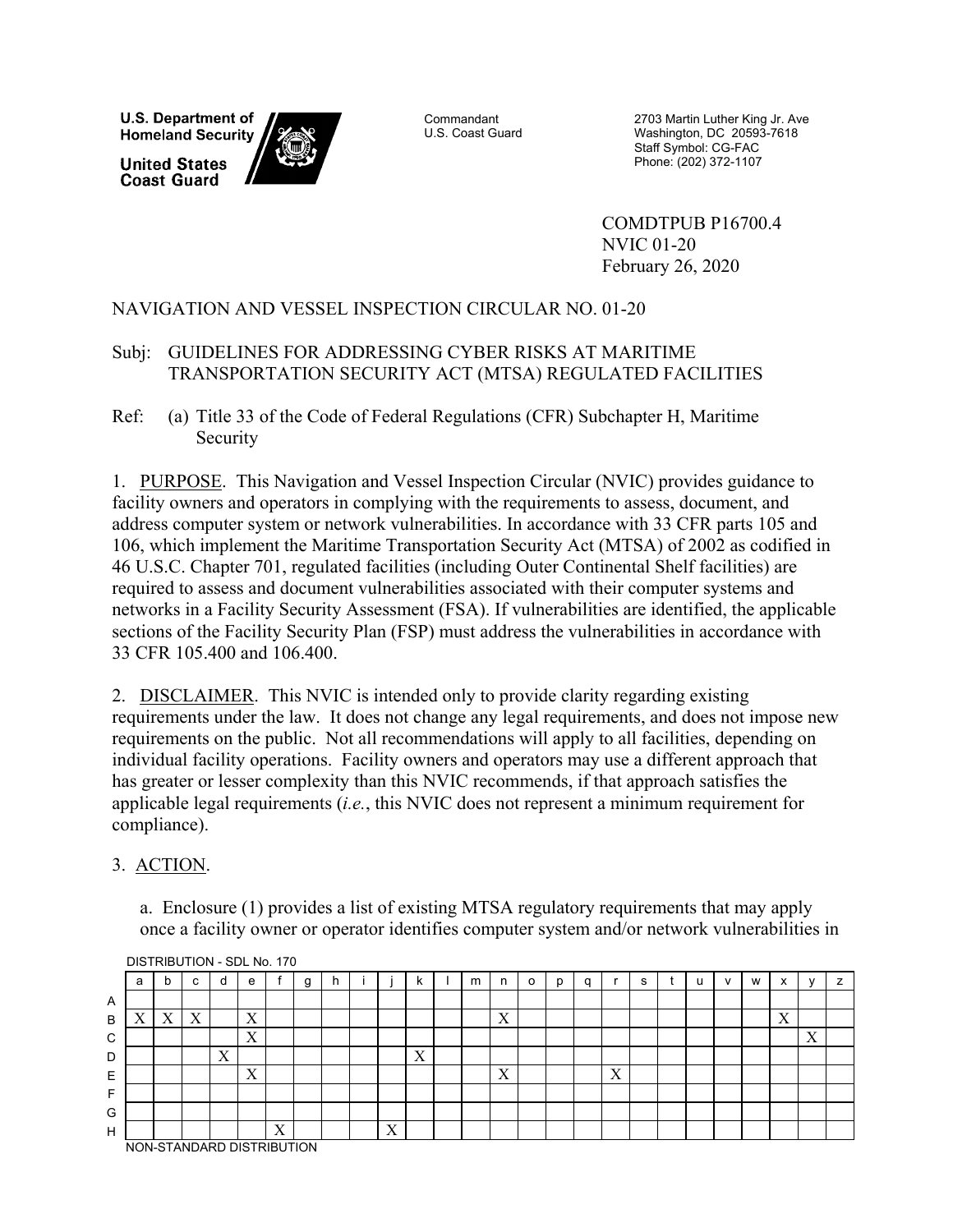## NAVIGATION AND VESSEL INSPECTION CIRCULAR NO. 01-20

the FSA. Enclosure (1) also explains how these requirements relate to cyber security measures, and which measures should be included in an FSP. This list is not exhaustive, but is intended to be an informative guide to updating FSAs and FSPs, taking into account computer system and network vulnerabilities, or cyber security vulnerabilities, as referred to in this NVIC.

b. The Coast Guard also encourages facility owners and operators to apply the standards of National Institute of Standards and Technology (NIST) Framework for Improving Critical Infrastructure Cybersecurity (version 1.1, dated April 16, 2018) and NIST Special Publication 800-82 to improve a facility's cyber posture.

c. The focus of this NVIC is MTSA-regulated facilities only. This NVIC does not address cyber security vulnerabilities of vessels, ports in general, transportation sector facilities, or seaport systems.

#### 4. DIRECTIVES AFFECTED. None.

#### 5. BACKGROUND.

a. MTSA regulations in 33 CFR parts 105 and 106 provide general requirements for facility cyber security while allowing facility owners and operators the discretion to determine the details of how they will comply. These regulations also give the Coast Guard the authority to review for compliance and approve FSAs and FSPs. The result is that the owners and operators are responsible for assessing cyber security vulnerabilities and ensuring cyber security of their facilities with Coast Guard's oversight and guidance.

b. Although the MTSA regulations are mandatory for facility owners and operators, this NVIC does not contain any mandatory provisions. It constitutes voluntary guidance meant to assist the owners and operators of MTSA-regulated facilities in understanding and complying with the mandatory regulations. The NVIC reminds facility owners and operators that they must comply with the existing MTSA regulations related to computer systems and networks, but they have the discretion to determine how best to identify, assess, and address the vulnerabilities of their facility's computer systems and networks.

c. The maritime industry continues to increase its use of cyber technology. Facility operators use computers and cyber-dependent technologies for communications, engineering, cargo control, environmental control, access control, passenger and cargo screening, and many other purposes. Facility safety and security systems such as security monitoring, fire detection, and general alarm installations increasingly rely on computers and networks.

d. Collectively, these technologies enable the Marine Transportation System to operate with an impressive record of efficiency and reliability. While these computer and network systems create benefits, they introduce new vulnerabilities that increase risk. Exploitation, misuse, disruption, or simple failure of cyber systems can cause injury or death, harm the marine environment, disrupt vital trade activity, and degrade the ability to respond to other emergencies.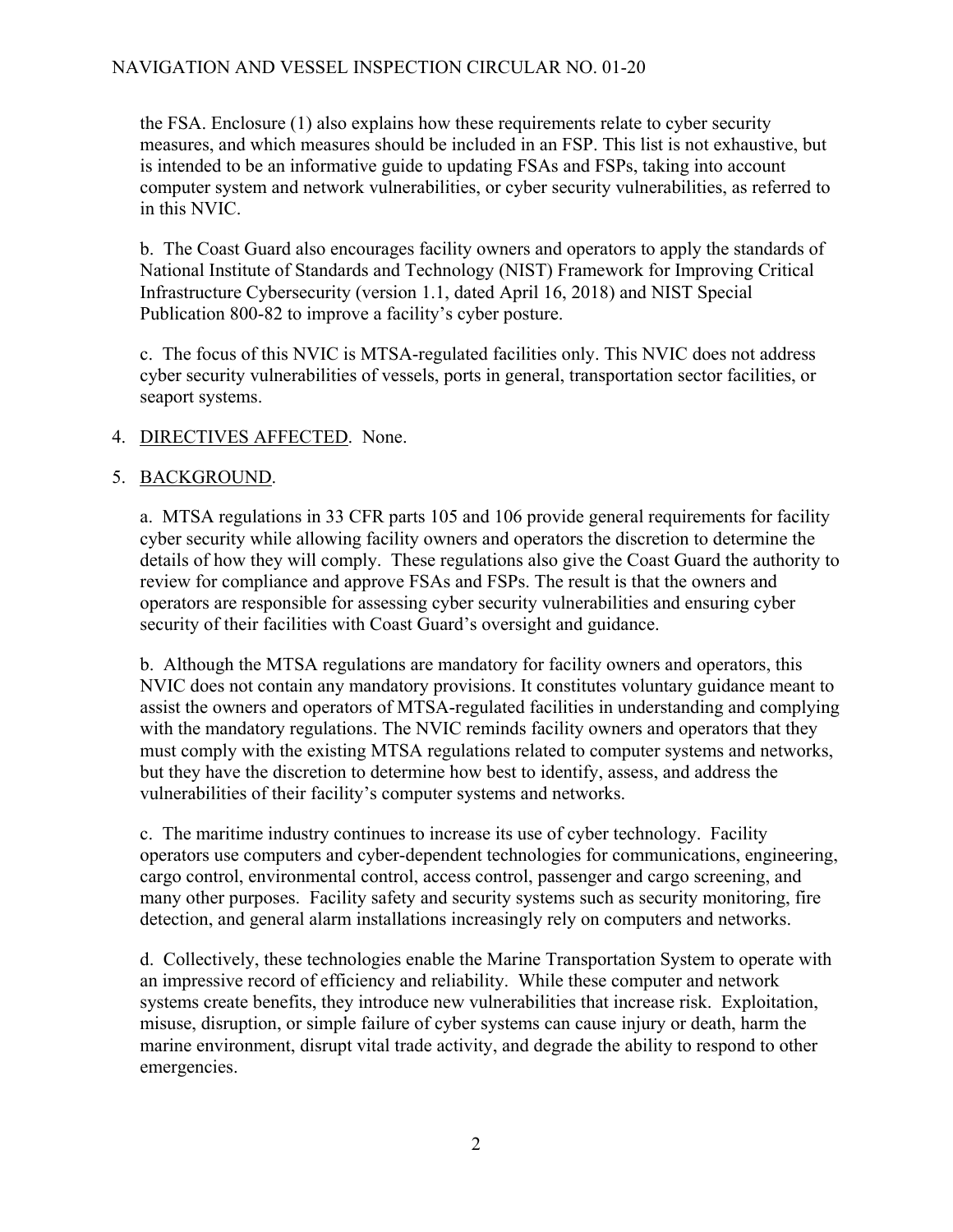e. There are many resources, technical standards, and recommended practices available to the marine industry that can help with governance of cyber risks. Facility operators should use those resources to promote a culture of effective and proactive cyber risk management. Specifically, facilities are encouraged to be familiar with cyber security guidance released by the NIST.

#### 6. ENVIRONMENTAL ASPECT AND IMPACT CONSIDERATIONS.

a. The development of this NVIC and the general policies contained within it have been thoroughly reviewed by the originating office in conjunction with the Office of Environmental Management, Commandant (CG-47). This NVIC is categorically excluded under current Department of Homeland Security (DHS) categorical exclusion (CATEX) A3 from further environmental analysis in accordance with "Implementation of the National Environmental Policy Act (NEPA)", DHS Instruction Manual 023-01-001-01 (series).

b. This NVIC will not have any of the following: significant cumulative impacts on the human environment; substantial controversy or substantial change to existing environmental conditions; or inconsistencies with any Federal, State, or local laws or administrative determinations relating to the environment. All future specific actions resulting from the general policy in this NVIC must be individually evaluated for compliance with the National Environmental Policy Act (NEPA), Department of Homeland Security (DHS) and Coast Guard NEPA policy, and compliance with all other applicable environmental mandates.

- 7. RECORDS MANAGEMENT CONSIDERATIONS. This NVIC has been thoroughly reviewed during the directives clearance process, and it has been determined there are no further records scheduling requirements, in accordance with Federal Records Act, 44 U.S.C. 3101 et seq., NARA requirements, and Information and Life Cycle Management Manual, COMDTINST M5212.12 (series). This policy does not create significant or substantial change to existing records management requirements.
- 8. FORMS/REPORTS. None.

24 Shu

Karl L. Schultz Admiral, U.S. Coast Guard Commandant

Encl: (1) Cyber Security and MTSA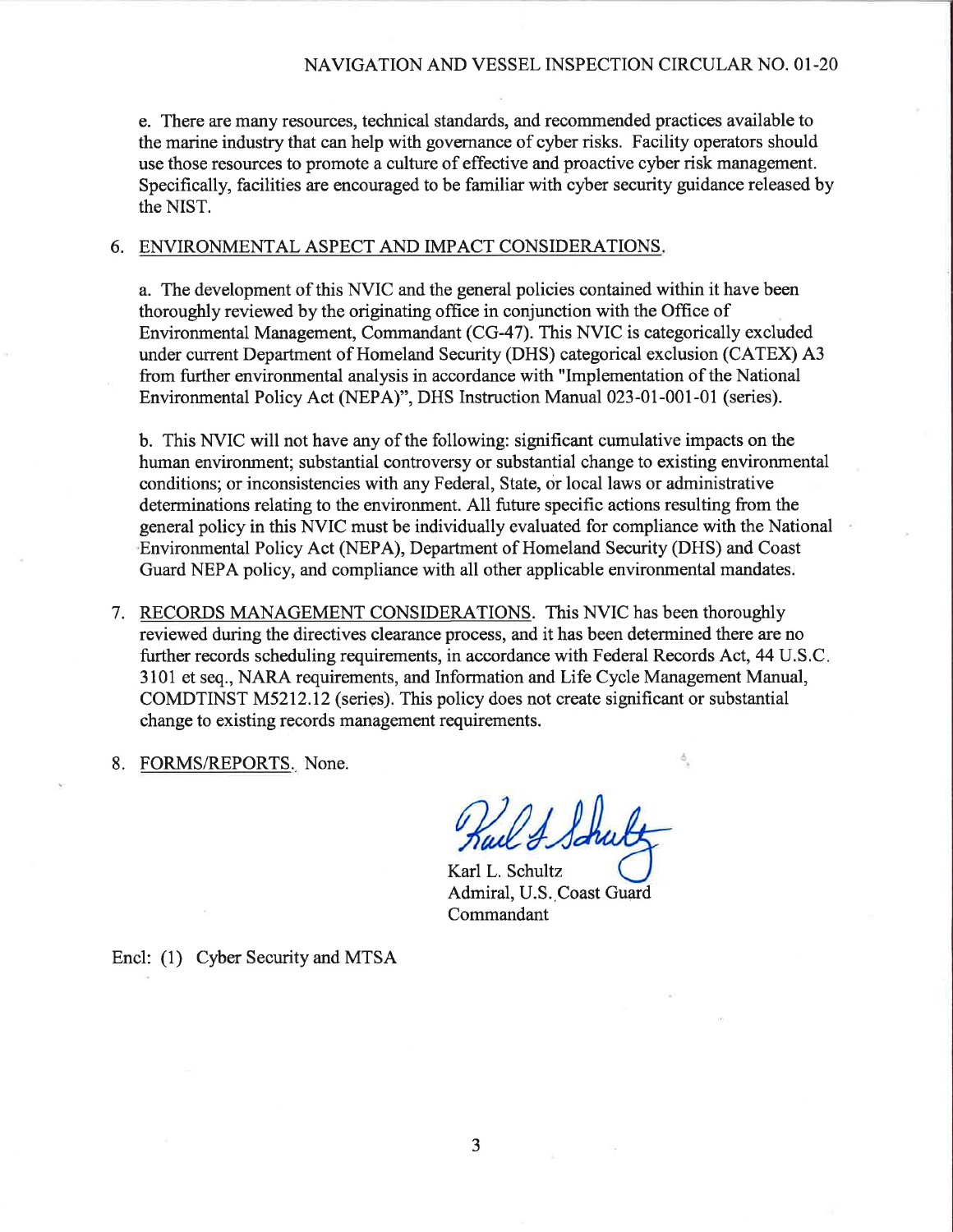## **CYBER SECURITY AND MTSA**

#### **MTSA regulations in 33 CFR Parts 105 and 106.**

Under the current regulations in 33 CFR parts 105 and 106, facilities, including Outer Continental Shelf (OCS) facilities, are required to identify and assess their radio and telecommunication equipment, including computer systems and networks, and update or revise their FSAs and FSPs to address and mitigate any identified vulnerabilities.

This enclosure discusses these regulatory provisions and provides facility owners and operators with compliance guidance. It does not change any legal requirements: facility owners and operators already in compliance with regulatory requirements remain in compliance. This enclosure provides examples and recommendations on how to meet applicable requirements. Notably, the examples and recommendations in this enclosure also do not represent a minimum standard or required level of demonstrated compliance.

Existing regulations require the owners and operators of MTSA-regulated facilities to analyze vulnerabilities associated with radio and telecommunication equipment, including computer systems and networks.<sup>1</sup> Vulnerabilities in computer systems and networks are commonly referred to as cyber security vulnerabilities. Under the MTSA regulations, an FSP must address any cyber security vulnerabilities identified in the FSA. This NVIC is intended to assist regulated facility owners and operators in updating FSPs to comply with the existing MTSA regulations. This NVIC is also intended to assist owners and operators in identifying computer systems and networks whose failure or exploitation could cause or contribute to a Transportation Security Incident (TSI).

When cyber security vulnerabilities are identified in the FSA, an owner or operator may demonstrate compliance with the regulations by providing its cyber security mitigation procedures in a variety of formats. The information may be provided in a stand-alone cyber annex to the FSP or incorporated into the FSP together with the physical security measures. If the owner or operator elects to create a cyber-annex, the new annex would be the only part of the FSP subject to re-inspection and re-approval upon receipt by the Coast Guard. If the owner or operator chooses to incorporate cyber security vulnerabilities into the FSP, only those new parts would be subject to re-inspection and re-approval upon receipt. Facility owners and operators may include a general description of the cyber security vulnerabilities and mitigation measures to be taken. They do not have to identify specific technology or a business model, but should provide documentation on how they are addressing their facility-specific cyber security vulnerabilities.<sup>2</sup>

Although the MTSA regulations in 33 CFR parts 105 and 106 are mandatory, it is up to each facility to determine how to identify, assess, and address the vulnerabilities of their

1

<sup>1</sup> *See* 33 CFR 105.305(c)(1)(v) and 33 CFR 105.405(a)(17) for Facilities and 106.305(c)(1)(v) and 33 CFR 106.405(a)(16) for OCS Facilities.

<sup>&</sup>lt;sup>2</sup> In addition, facility owners and operators may use a Coast Guard-approved Alternative Security Program (ASP) to submit documentation showing equivalent levels of security required by MTSA.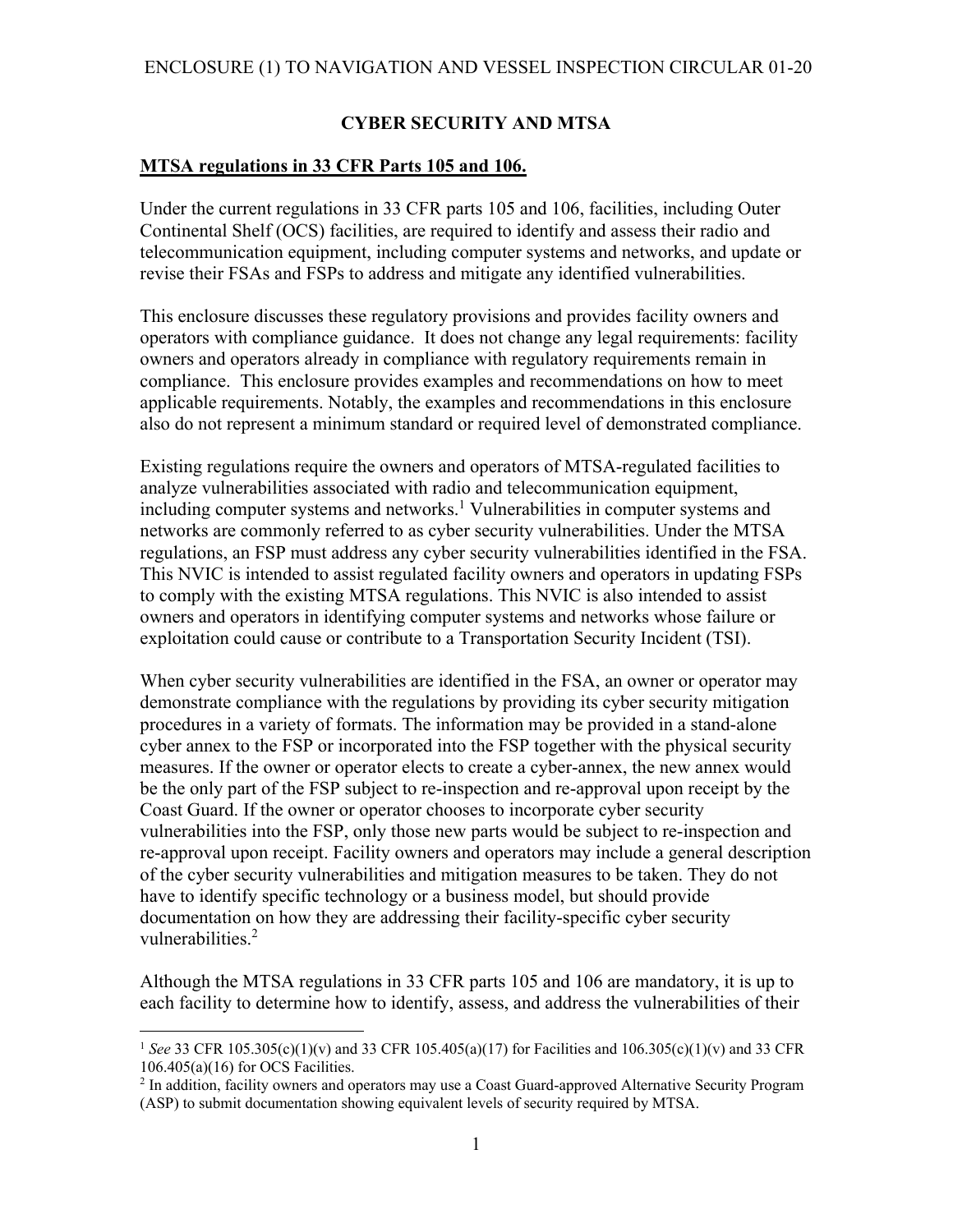computer systems and networks. For example, each individual facility should determine the organizational structure; number of employees; the employee roles, responsibilities, and access permissions; and, the employee training needed so that its security personnel can address the facility's cyber security risks. Each facility should also determine how, and where, its data is stored and, if it is stored offsite, whether the data has a critical link to the safety and/or security functions of the facility. If such a critical link exists, the facility should address any vulnerabilities.

Below is a list of MTSA regulations that may apply to an FSP, if an FSA identifies any computer system and network vulnerabilities. Under each of the citations, italicized text provides general and non-exclusive examples of how cyber security vulnerabilities may be identified during the FSA and incorporated into an existing FSP or an FSP's cyberannex. These are examples: facility owners and operators may use other approaches that have greater or lesser levels of complexity if those approaches meet the regulatory requirement.

## **Cyber Analysis as part of the FSA:**

An FSA is the written assessment required by 33 CFR 105.305 and 106.305 that is based on information of possible threats and vulnerabilities to facilities. A thorough FSA is the foundation for analyzing further applicable requirements of subchapter H ("Maritime Security") in Title 33 of the CFR.

## **Facility Security Assessment requirements**

## **33 CFR 105.305(d)(2)(v)**

## **33 CFR 106.305(d)(2)(v)**

*Ensure information on computer systems and networks, including their cyber security vulnerabilities, is provided to the facility's personnel conducting the facility security assessment (FSA), considered in the facility's security analysis and recommendations, and contained in the facility security plan (FSP).* 

## **Recommendation to Address Identified Cyber Security Vulnerabilities (as applicable):**

Depending on the results of the FSA, this section contains portions of subchapter H that may be applicable.

## **Security administration and organization 33 CFR 105.200(b) 33 CFR 106.200(b)**

*Describe the roles and responsibilities of cyber security personnel for the facility, including how and when physical security and cyber security personnel will coordinate activities and conduct notifications for suspicious activity, breaches of security, or heightened security levels.*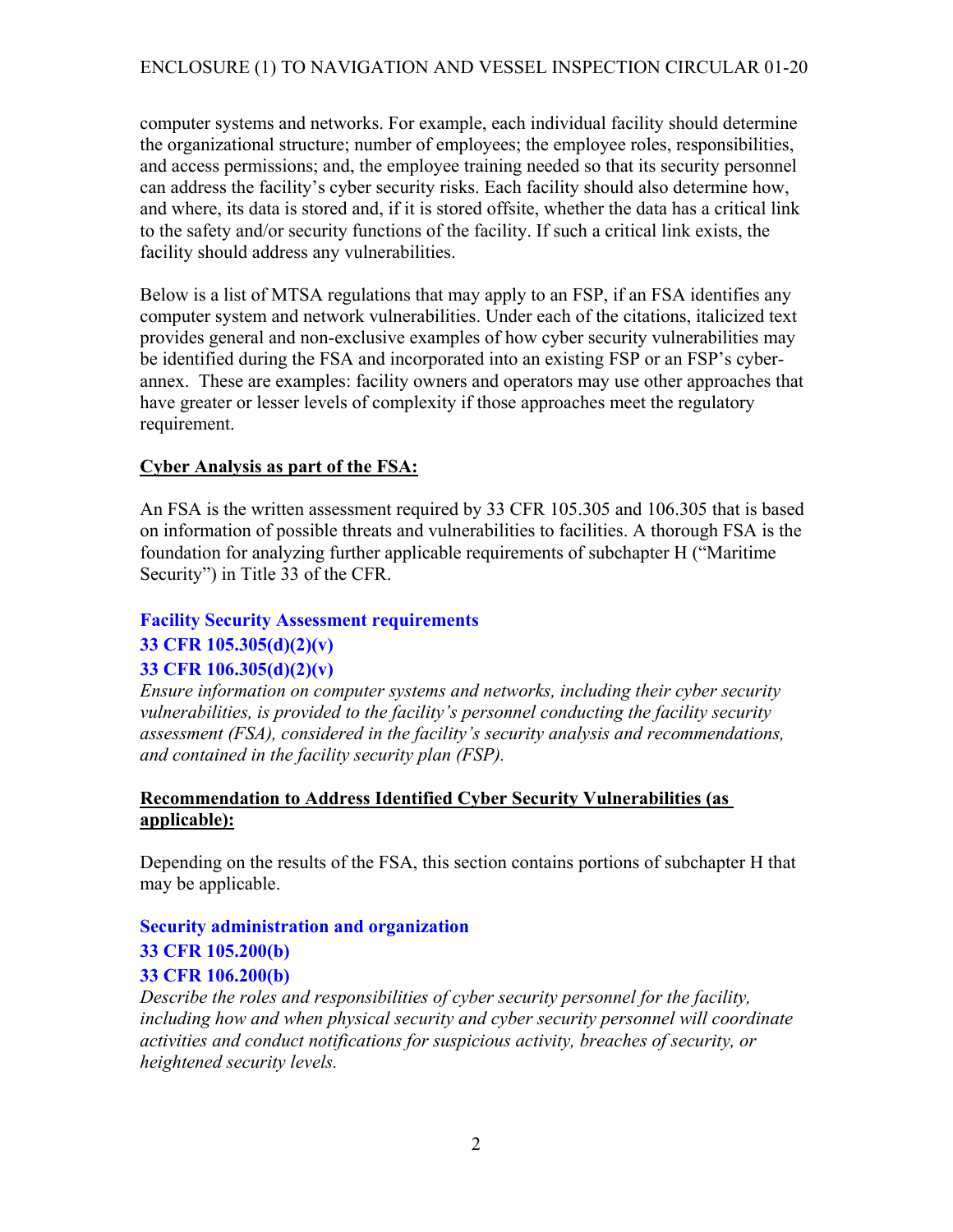**Personnel training 33 CFR 105.205 33 CFR 105.210 33 CFR 105.215 33 CFR 106.205 33 CFR 106.210 33 CFR 106.215 33 CFR 106.220** 

*Describe how cyber security is included as part of personnel training, policies, and procedures, and how this material will be kept current and monitored for effectiveness.* 

## **Drills and exercises**

**33 CFR 105.220** 

## **33 CFR 106.225**

*Describe how drills and exercises will test cyber security vulnerabilities of the FSP. Facility owners and operators may wish to meet this requirement by employing combined cyber-physical scenarios. In general, drills and exercises must test the proficiency of personnel assigned to security duties and enable the Facility Security Officer (FSO) to identify any related security deficiencies that need to be addressed.* 

## **Records and documentation**

## **33 CFR 105.225**

## **33 CFR 106.230**

*Maintain records of training, drills, exercises, security incidents (including cyber security incidents), and other events. Electronic records should be protected against unauthorized deletion, destruction, or amendment.* 

## **Communications**

## **33 CFR 105.235**

## **33 CFR 106.240**

*Describe how security conditions are communicated to and between vessels and facilities, to the Captain of the Port, and to national and local authorities. To the extent that cyber dependent systems are used to perform this function, describe how those systems are protected, an alternative means of communication, and the personnel communication responsibilities should the system be compromised or degraded.* 

*Describe how physical security and cyber security personnel will communicate cyber security conditions and threats to one another, and how cyber-related suspicious activity and breaches of security will be communicated to the Coast Guard.* 

*During crew or shift changes, handover notes should include cyber security related information and updates.*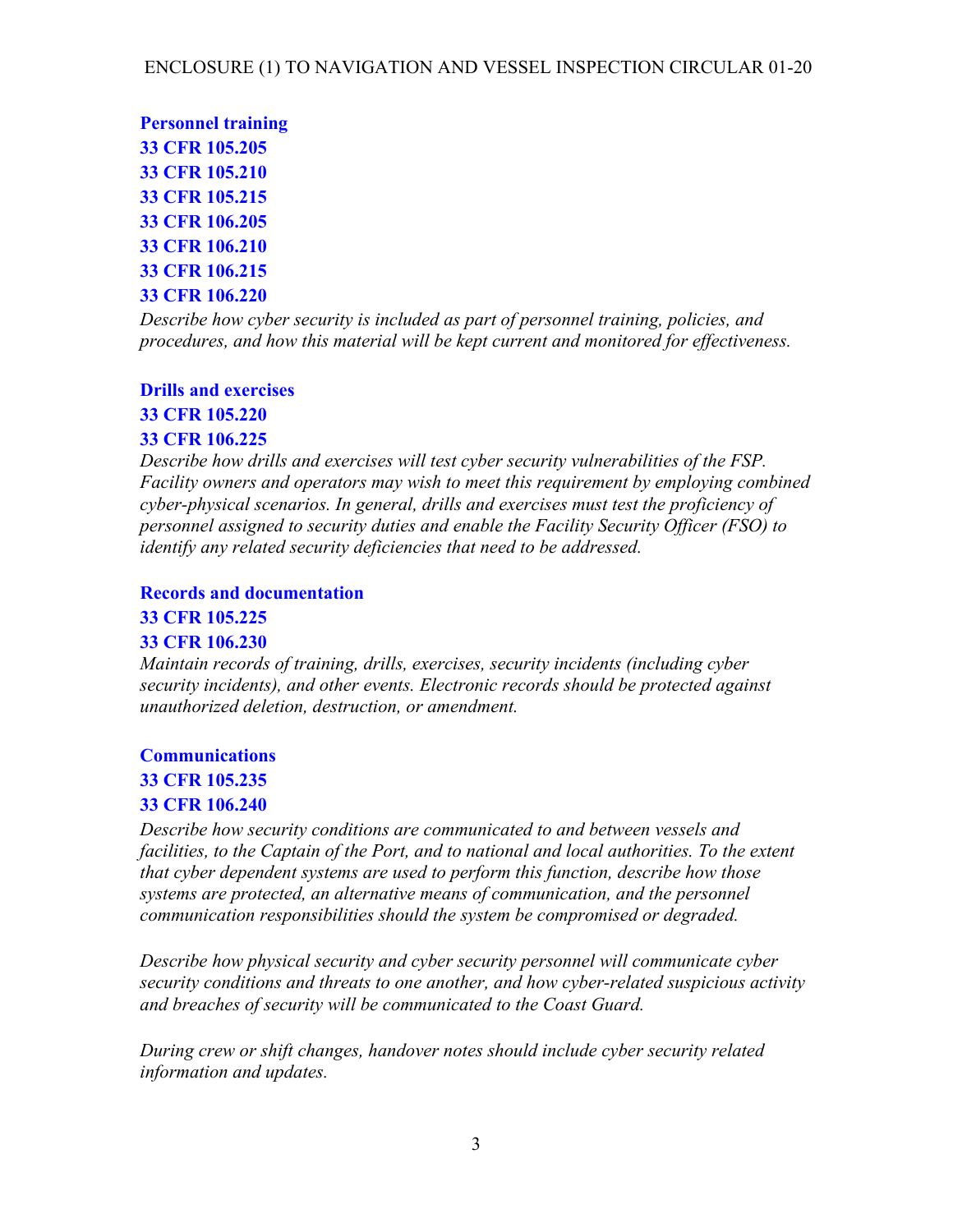## ENCLOSURE (1) TO NAVIGATION AND VESSEL INSPECTION CIRCULAR 01-20

*Describe the backup means of internal and external communications.* 

## **Procedures for interfacing with vessels 33 CFR 105.240 33 CFR 106.245**

*Describe cyber-related procedures for interfacing with vessels to include any network interaction, portable media exchange, remote access, or other wireless access sharing.* 

**Security systems and equipment maintenance 33 CFR 105.250 33 CFR 106.255** 

*Describe cyber-related procedures for managing software updates and patch installations on systems used to perform or support functions identified in the FSP (e.g. identification of needed security updates, planning and testing of patch installations).*

# **Security measures for access control**

## **33 CFR 105.255 33 CFR 106.260**

*Establish security measures to control access to the facility. This includes cyber systems that control physical access devices such as gates and cameras, as well as cyber systems within secure or restricted areas, such as cargo or industrial control systems.* 

*Describe the security measures for access control.* 

## **Security measures for restricted areas**

## **33 CFR 105.260 33 CFR 106.265**

*Describe measures to limit unauthorized access to all of the restricted areas and systems to include those controlled by cyber networks. Unauthorized access might be possible either by manipulating a cyber-controlled gate, allowing physical access, or by accessing the protected system via cyber means, such as by hacking into files that contain sensitive security information. If the area or function has no cyber nexus, indicate "N/A" in the FSA and FSP.* 

# **Security measures for handling cargo**

### **33 CFR 105.265**

*Describe measures to protect cargo handling to include measures that protect cargo manifests and other cargo documentation to deter tampering, prevent unauthorized loading/unloading of cargo, and prevent acceptance of cargo that is not meant for carriage.* 

**Security measures for delivery of stores 33 CFR 105.270**